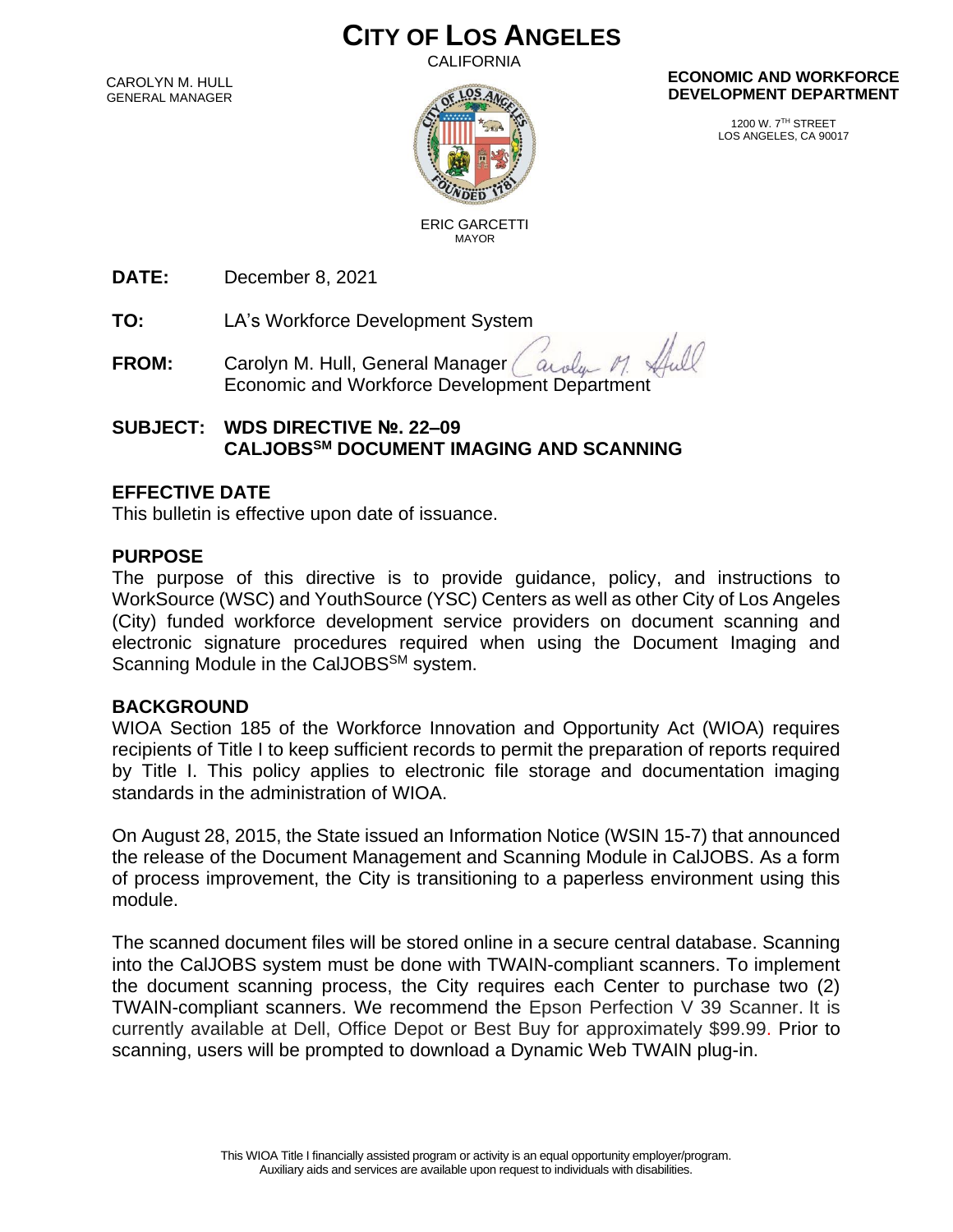In addition, staff and Supervisor user accounts will be granted access to upload, view, and download scanned documents and add electronic signatures. The City MIS CalJOBS Administrators will determine privileges.

EDD's Compliance Review Division has confirmed that verifications stored within CalJOBS will serve as sufficient documentation and hard copies of stored images are no longer required.

### **POLICY**

Through the use of the Document Management and Scanning Module, Centers and all other WIOA funded agencies are no longer required to maintain hard copy files of participant information that are scanned into the CalJOBS system. Additionally, documents scanned into the CalJOBS system take the place of hard files for verification, monitoring, and audit purposes. Once properly scanned into the CalJOBS system, paper records should be destroyed and any documents that have been saved to a computer hard drive, desktop, removable media, Cloud storage, or in other environments shall be deleted. Such records shall only be maintained in the CalJOBS system unless an agency/Center chooses to maintain both a CalJOBS electronic file and a paper file. In addition, authorized service provider staff is needed to scan, import, and save all verification documents when they are being reviewed during the application process.

Service providers are expected to take necessary steps to protect Personally Identifiable Information (PII) data collected from individuals. No PII data that is loaded into CalJOBS should be stored or transferred on any portable device. This includes laptops, tablets, mobile phones, thumb drives, CDs, or other similar devices not protected by encryption technology.

#### **Quality Control**

- 1. Scanned document images must be inspected visually to ensure they are complete (the entire document has been captured, clear, easily read, properly aligned, and usable).
- 2. Scanned records should be compared to the original paper document to ensure accuracy.
- 3. The number of original paper pages must be compared to the number of scanned pages to ensure that every page was scanned.

The original content of a scanned document must not be altered or modified once it has been finalized. While scanning the original document is preferred, scanning legible verified documents provided by service provider partners may serve as sufficient documentation. Documents uploaded into the CalJOBS system must always be current and be kept current throughout program participation. The Case Notes function must be used to document and identify the intent and purpose of all documents uploaded into the CalJOBS system.

Eligibility verification documents must be uploaded into the CalJOBS system as soon as documentation is made available and in accordance with eligibility guidelines and timeframes. WorkSource and YouthSource Centers must ensure that participant information is accurately reported in CalJOBS and that documents are uploaded for all fields that require verification.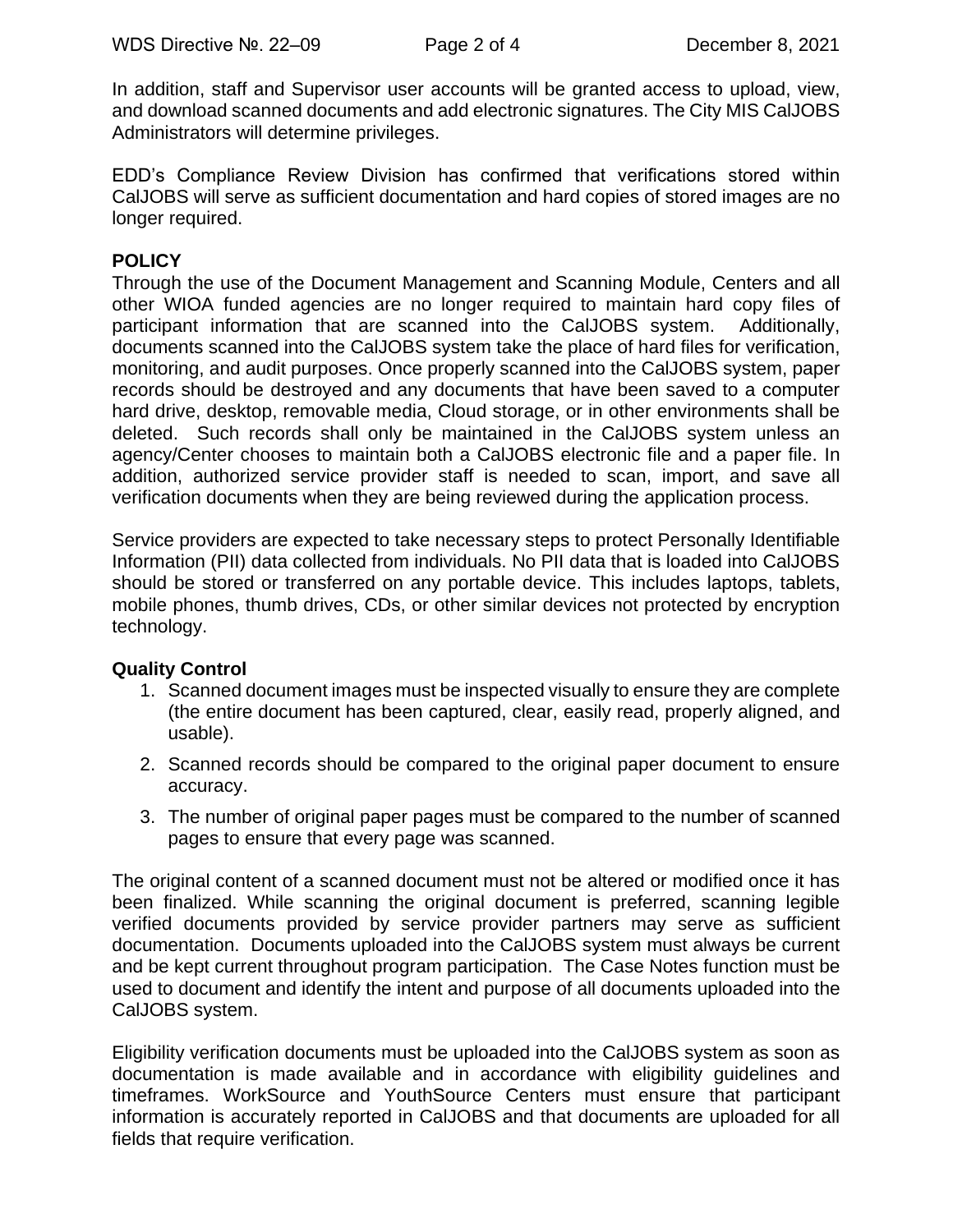#### **PROCEDURES FOR DOCUMENT SCANNING**

There are three areas where staff can scan and upload documents.

- 1. WIOA Application Once a document has been verified, documents may be scanned into a field in the WIOA Application. All WIOA Program eligibility documents need to be scanned into the WIOA Application "Scan" section.
- 2. Documents (Staff) Staff can scan documents from the Document link located in the Staff section.
- 3. Case Notes section Staff can scan documents into the Case Note section.

# **ATTACHING DOCUMENTS TO CASE NOTES**

All documents pertinent to participant activities must be scanned through Case Notes. Agency-specific forms that aid in assessing participant needs, such as supportive service determination, training, and eligibility determination, must be attached to the case notes of specific activities. Documentation of services provided under the appropriate activity for example, job referral verification and customer choice verification- must also be uploaded.

#### **NAME DOCUMENT**

When uploading documents into the CalJOBS system, special attention will need to be given to the naming convention of documents and the Document Tag field. Once the document is saved, the document filename cannot be changed, is viewable within the system, and should represent the document type (such as Driver's License or Social Security Card*).* Recommended naming convention would include the last name of the individual, underscore, and the document type **(e.g., Smith Social Security Card).**

*Step by step direction on scanning, uploading, and attaching case note documents are outlines in Attachment B: CalJOBS Document Management and Scanning Screenshots.*

#### **ELECTRONIC SIGNATURES**

To remove barriers and offer individuals more accessible access to WIOA services, the State has enhanced the CalJOBS system to capture remote electronic applicant signatures. Center staff now have the ability to send an email or text to applicants for a signature using their mouse. The applicant receives an email or text with a PDF application giving them the option to use a mouse to sign and send their signature back to the Center. A required signature for eligibility documentation will be obtained by using the CalJOBS Remote Electronic Signature feature.

Document Imaging includes a method of signing an electronic document that identifies and authenticates a particular person for necessary documents or forms. The Staff and Participant signatures in the WIOA Application, Individual Employment Plan (IEP), and the Credentials Page must be electronically signed within CalJOBS. Parent/Guardian signatures on the WIOA Application must also be collected within CalJOBS.

#### **PROCEDURES FOR ELECTRONIC SIGNATURES**

1. Electronic signatures are captured on the WIOA Application, Remote Electronic Signature Section. From there, click on the Staff Signature/Capture Signature Link. Staff will use the mouse for their signature and create a message with a PDF application to the applicant requesting their electronic signature.